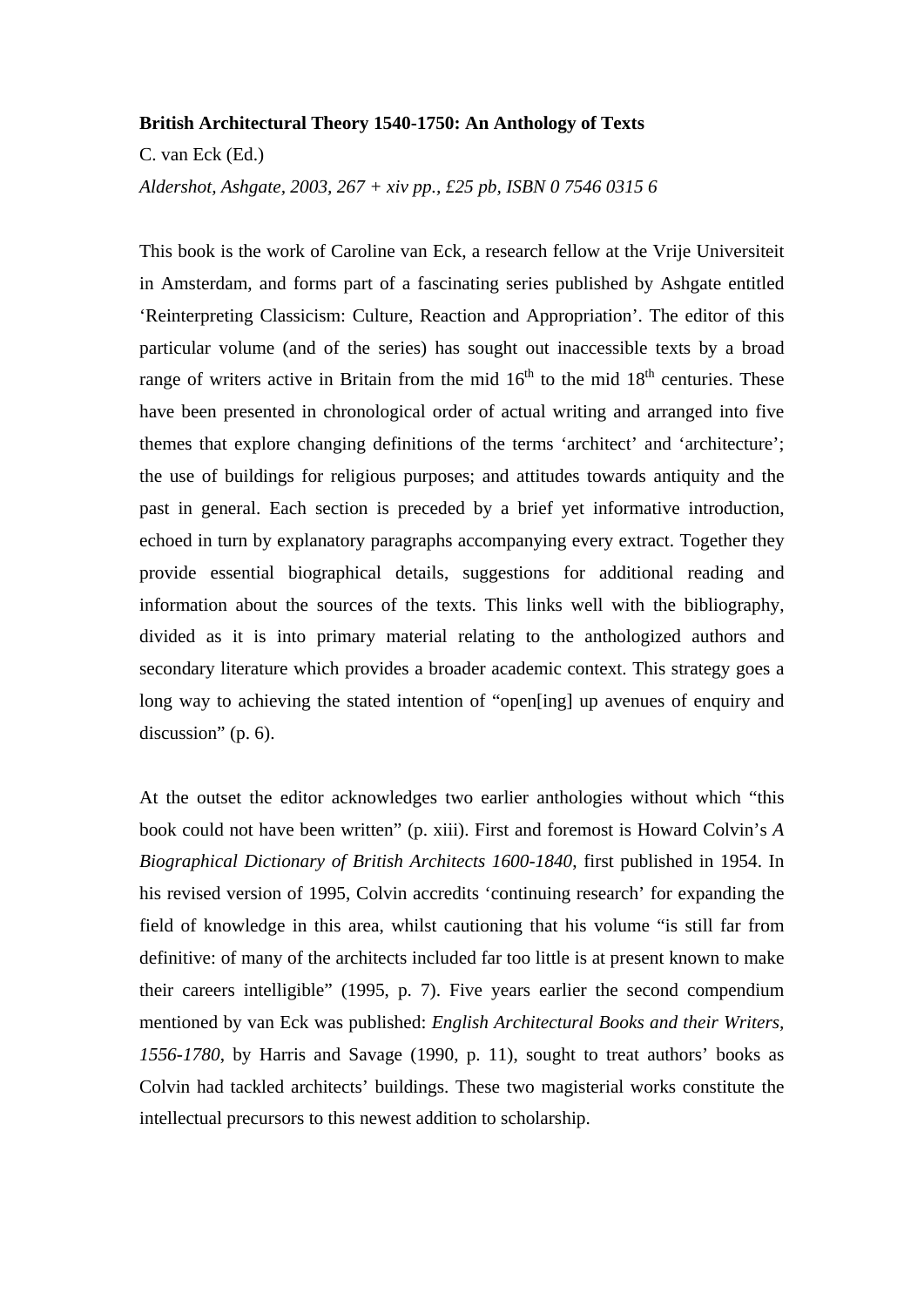Van Eck's approach was informed by Robert Cawdrey's 1613 definition of 'theorie' as the "contemplation, or inward knowledge of any art" (cited on p. 2). So, the texts are as equally concerned with visual analysis as they are with 'inward knowledge'. This is just as well, as it is admitted that during this period (1540-1750) there were 'very few' British writers producing texts that fitted 'the Italian formal mould' of the Vitruvian tradition (p. 5). This potential problem is deftly sidestepped by Eck's 'wide definition of theory'. Indeed, as a result of this she is obliged to admit that "there is far too much to include in a reasonably sized and affordable book" (p. 5). A slightly disappointing consequence of this is the fact that texts "in which architecture is used as a metaphor or allegory" (p. 5) are omitted for reasons of space. Perhaps this eminently capable author might be encouraged therefore to edit a companion volume on this theme? It is, after all, a very interesting aspect of architectural writing, and those texts in Eck's stimulating book that touch on the wider, more symbolic aspects of architecture are of especial note. This is particularly in evidence when Sir Christopher Wren stirringly declares that "Architecture has its political Use … it establishes a Nation … [and] makes the People love their native Country" (cited on p. 218). The prospective scope for such grandiose pronouncements either in prose or in built form is hinted at by Adrian Tinniswood's entertaining book *Visions of Power*, which commences by outstripping Wren with the assertion that "architecture does more than establish a nation. It establishes a ruler, a regime, an ideology" (Tinniswood, 1998, p. 7). Tinniswood goes on to touch upon a welter of stupendous case studies evidencing "ambition and architecture from ancient times to the present". A more rigorous, focused examination prompted by written pronouncements akin to those that feature in *British Architectural Theory 1540-1750* would make absorbing reading.

A particularly meritorious aspect of this volume is its pedagogic potential. It promises to provide productive starting points for seminar debates. On the whole the reading is not too demanding or too long, and most extracts include many issues and thoughtprovoking concepts. Some are accompanied by one or more of the book's 30 blackand-white illustrations.[1] Where these appear they inevitably enhance the texts. A case in point is Inigo Jones's imaginative 'Stone-Heng Restored' (pp. 146-155). Moreover, the architect's belief that the stones were erected by the Romans points toward the interpretative, contested nature of the past. This issue is taken up in the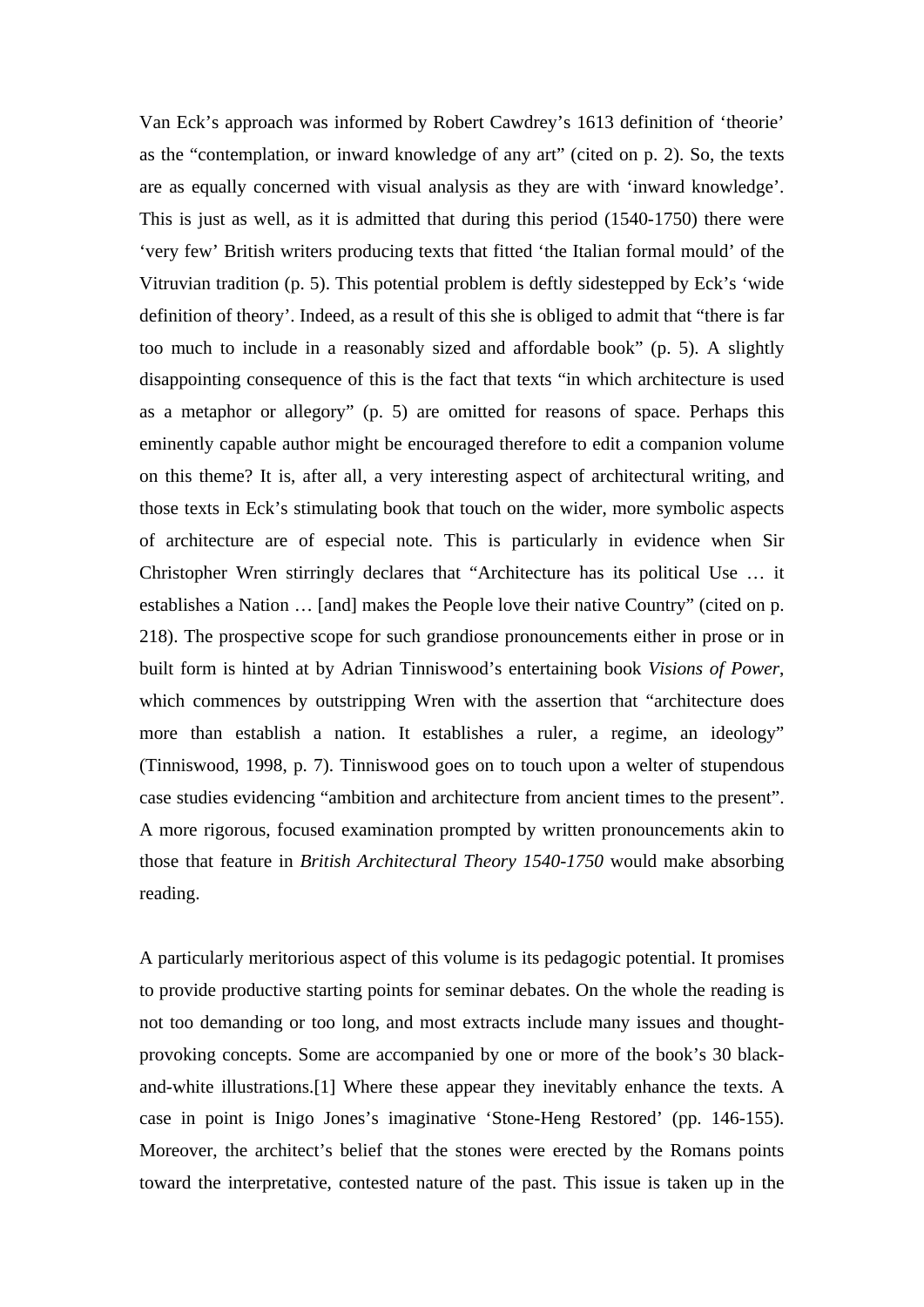final two sections concerning 'The sense of the past' and 'Following the example of Antiquity'. These have particular resonance given current obsessions with history and 'heritage' (the use made by the present of the vestiges of the past).

The comparative, competitive aspects of architecture implicit in Jones's analysis are enthusiastically taken up in Sir John Evelyn's proposals for rebuilding the fireravaged London of 1666. This confirms the twin strands of architecture in terms of 'Use and Ornament' (cited on p. 80). His (unrealized) proposals, Evelyn claimed, would enable London "to emerge out of these sad and ruinous heaps, as may dispute it with all the cities of the World; fitter for commerce, apter for government, sweeter for health, more glorious for beauty; and in sum for whatsoever indeed could be desired to render it consummately perfect" (cited on p. 86). What would he make of today's capital city, one wonders?

The 'virtuoso' Evelyn warrants inclusion in Colvin's *Biographical Dictionary* (1995, pp. 357-358) due to the fact that his 'theoretical knowledge of architecture' ranked alongside that of either Roger North (?1653-1734) or Sir Roger Pratt (1620-1685). There are frequent references to Evelyn in Harris & Savage (1990), but he is not merited with his own entry. In van Eck's volume, Evelyn's loquacious forays into the realm of architecture are accorded proper significance. Her book can therefore be quite legitimately seen as a fertile offshoot of both Colvin's and Harris's tomes, and as such it expands our knowledge of architecture in this period and is suggestive of innovative future developments.

> *Stuart Burch The Nottingham Trent University, UK*

**Note**

[1] These are all from the Yale Center for British Art (New Haven), Paul Mellon Collection or the Beinecke Rare Book and Manuscript Library, Yale University.